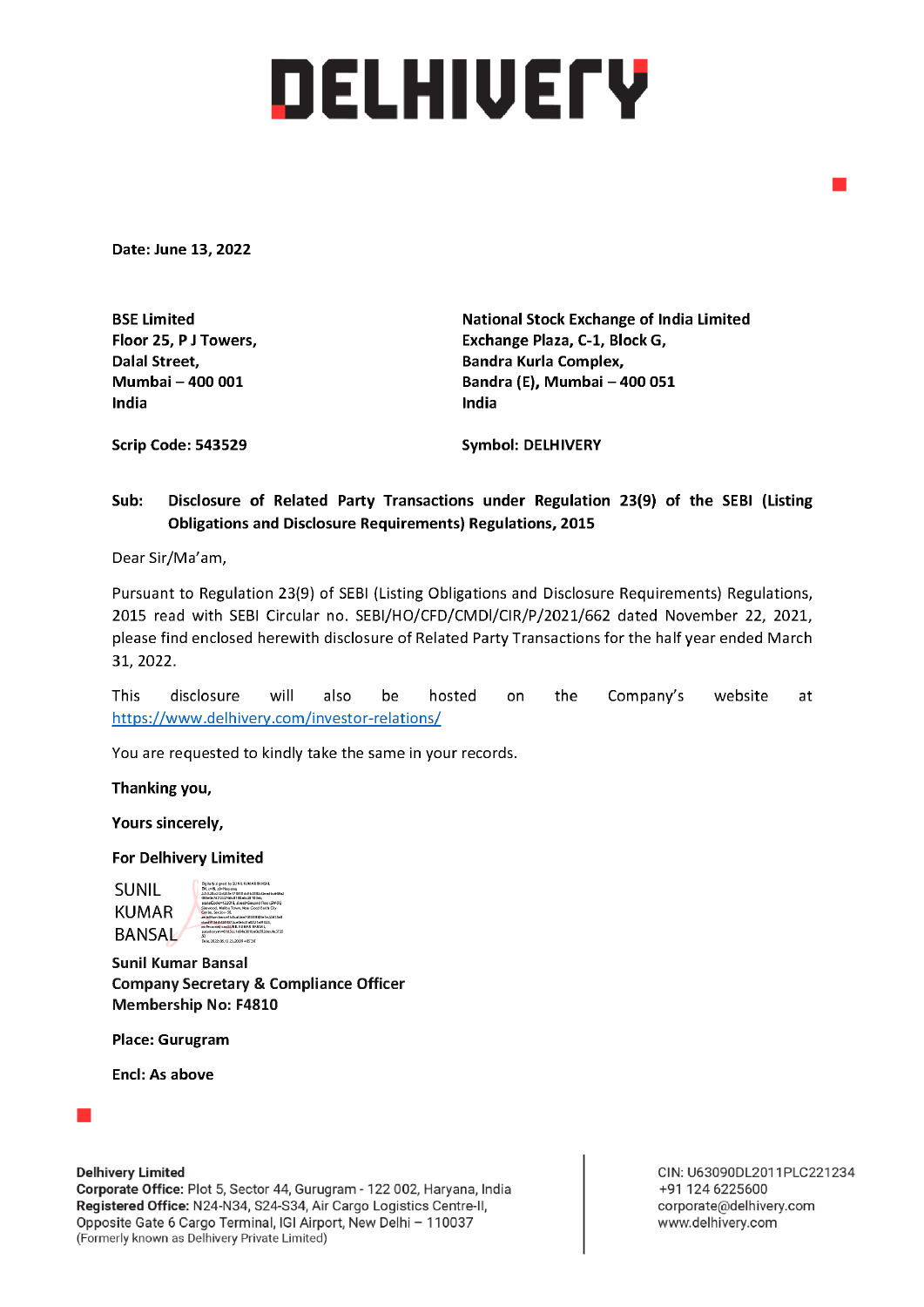## Delhivery Limited (formerly known as Delhivery Private Limited) Disclosure of Related Party Transctions for the Half Year ended March 31, 2022

| Value of<br>Details of the counterparty<br>Type of related party transaction<br>alue of the<br>In case monies are<br>In case any financial indebtedness   Details of the loans, inter-corporate deposits, advances or investments<br>entering into the transaction<br>due to either party as<br>elated party<br>transaction<br>is incurred to make or give loans,<br>during the<br>transaction as<br>result of the<br>inter-corporate deposits, advances<br>approved by the reporting<br>transaction<br>or investments<br>audit committee  period<br>Name<br>PAN<br>Name<br>PAN<br>Relationship of the counterparty with the<br>Opening<br>Closing<br>Tenure Nature (loan/<br>Interest Rate (%) Tenure<br>Purpose for which the funds will be<br>Nature of<br>Cost<br>Secured/<br>balance<br>ndebtedness<br>advance/inter<br>utilised by the ultimate recipient of<br>listed entity or its subsidiary<br>balance<br>unsecured<br>funds (end-usage)<br>(loan/ issuance of<br>corporate<br>debt/ any other<br>deposit/<br>etc.)<br>investment<br>1 Delhivery Limited<br>Delbivery USA LLC<br>865.00<br>225.74<br>ubsidiary of Delhivery Limited<br>Investment<br>Not Applicable<br>Not Applicable<br>Not Applicable   General business and corporate purpose<br>nvestments in equity instruments<br>2,518.9<br>2 Delbivery Limited<br>ALCON AUTOTECH Private Limited (w.e.f. January 04, 2022)<br>Associate of Delhivery Limited<br>Not Applicable<br>Investment<br>Not Applicable<br>Not Applicable General business and corporate purpose<br>nvestment in Associate <sup>(1</sup><br><b>Vot Applicable</b><br>Delhivery USA LLC<br>Subsidiary of Delhivery Limited<br>Deemed Investment<br>Not Applicable<br>22.14<br>3 Delhivery Limited<br>Delhivery Freight Services Private Limited<br>Subsidiary of Delhivery Limited<br>Not Applicable<br>37.5<br>4 Delhivery Limited<br>Deemed Investmen<br>5 Delhivery Limited<br>0.2<br>Not Applicable<br>Drion Supply Chain Private Limited<br>Subsidiary of Delhivery Limited<br>Deemed Investment<br>$\sim$<br>55.7<br>Not Applicable<br>6 Delhivery Limited<br>Spoton Logistics Private Limited (w.e.f. August 24, 2021)<br>Subsidiary of Delhivery Limited<br>Jeemed Investment<br>$\sim 10^{-1}$<br>$\sim$<br>15.22<br>Delhivery Limited<br>Jelbivery Robotics LLC (w.e.f. August 23, 2021)<br>Subsidiary of Delhivery Limited<br>Jeemed Investment<br>Not Applicable<br>8 Delhivery Limited<br>8.2<br>Drion Supply Chain Private Limited<br>Subsidiary of Delhivery Limited<br>Not Applicabl-<br>nterest income : Inter-corporate loans<br>$\sim$<br>$\sim$<br>9 Delhivery Limited<br>73.9<br>Spoton Logistics Private Limited (w.e.f. August 24, 2021)<br>Subsidiary of Delhivery Limited<br>nterest income : Inter-corporate loans<br>Not Applicable<br>$\sim$<br>Delbivery Freight Services Private Limited<br>46.24<br>10 Delhivery Limited<br>Subsidiary of Delhivery Limited<br>nterest income : Inter-comorate loans<br>Not Applicable<br>5.2<br>11 Delhivery Limited<br>Delhivery HK Pte Ltd<br>Subsidiary of Delhivery Limited<br>Not Applicabl-<br>Services provided<br>50.2<br>Not Applicable<br>12 Delhivery Limited<br>Delhivery USA LLC<br>ubsidiary of Delhivery Limited<br>ervices received<br>35.39<br>Selhivery Freight Services Private Limited<br>Not Applicable<br>13 Delhivery Limited<br>Subsidiary of Delhivery Limited<br>Services provided<br>Subsidiary of Delhivery Limited<br>Not Applicable<br>14 Delhivery Limited<br>poton Logistics Private Limited (w.e.f. August 24, 2021)<br>Services provided<br>2.0<br>26.1<br>15 Delhivery Limited<br>Spoton Supply Chain Solutions Private Limited (w.e. f. August 24, 2021)<br>Step down subsidiary of Delhivery Limited<br>Not Applicable<br>Services provided<br>16 Delhivery Limited<br>Delbivery HK Pte Ltd.<br>Subsidiary of Delhivery Limited<br>Services recevied<br>Not Applicable<br>$-0.14$<br>17 Delhivery Limited<br>4.50<br>Orion Supply Chain Private Limited<br>Subsidiary of Delhivery Limited<br>Services recevied<br>Not Applicable<br>$\sim$<br>24.51<br>Not Applicable<br>18 Delbivery Limited<br>Delhivery Freight Services Private Limited<br>Subsidiary of Delhivery Limited<br>Services recevied<br>$\sim$<br>3.2<br>19 Delhivery Limited<br>eucon Technology Private Limited (till November 19, 2021)<br>Associate of Delhivery Limited<br>Not Applicable<br>Services recevied<br>20 Delhivery Limited<br>FALCON AUTOTECH Private Limited (w.e.f. January 04, 2022)<br>16.7<br>Associate of Delhivery Limited<br>Not Applicable<br>Repair and Maintenace Expenses & Capital<br>$\sim$<br>$\sim$<br>xpendiure<br>50.0<br>21 Delbivery Limited<br>Orion Supply Chain Private Limited<br>Subsidiary of Delbivery Limited<br>Loan provided<br>261.00<br>10% 5 Years<br>nsecured<br>General business and corporate purpose<br>l Loan<br>22 Delhivery Limited<br>1,600.00<br>400.0<br>Selbivery Freight Services Private Limited<br>ubsidiary of Delhivery Limited<br>Lean provided<br>Loan<br>10<br>Years<br>General business and corporate purpose.<br>oxecured<br>25.54<br>23 Delbivery Limited<br>poton Logistics Private Limited (w.e.f. August 24, 2021)<br>Subsidiary of Delbivery Limited<br>Not Applicable<br>Reimbursement of expenses to Subsidiary<br>$\sim$<br>9.2<br>24 Delbivery Limited<br>Subsidiary of Delhivery Limited<br>Not Applicable<br>poton Logistics Private Limited (w.e.f. August 24, 2021)<br>Reimbursement of expenses by Subsidiary<br>25 Delhivery Singapore Pte. Ltd.<br>Selbivery Roboties LLC (w.e.f. August 23, 2021)<br>Not Applicable<br>53.3<br>ot Applicable General business and corporate purpose<br>Subsidiary of Delhivery Singapore Pte. Ltd.<br>Investments in equity instruments<br>Investment<br>Not Applicable<br>Not Applicable<br>26 Delhivery Singapore Ptc. Ltd.<br>Delhivery USA LLC<br>Fellow Subsidiaries of Delhivery Limited<br>Not Applicable<br>75<br>0.44%<br>1 Month<br>nsecured General business and corporate purpose<br>Loan provided<br>1 Loan<br>27 Delbivery USA LLC<br>Delhivery Singanore Pte. Ltd. (w.e.f. August 08, 2021)<br>Fellow Subsidiaries of Delhivery Limited<br>Loan Repayment<br>Not Applicable<br>75<br>28 Delhivery Singapore Pte. Ltd.<br>Delhivery USA LLC<br>Not Applicable<br>00<br>Fellow Subsidiaries of Delhivery Limited<br>Interest income : Inter-corporate loans<br>$\sim$<br>29 Orion Supply Chain Private Limited<br>16.4<br>Not Applicable<br>Delhivery Freight Services Private Limited<br>Fellow Subsidiaries of Delhivery Limited<br>Services provided<br>30 Orion Supply Chain Private Limited<br>2.0<br>poton Logistics Private Limited (w.e.f. August 24, 2021)<br>Fellow Subsidiaries of Delhivery Limited<br>Services provided<br>Not Applicable<br>31 Delhivery USA LLC<br>Not Applicable<br>Jelbivery Cross Border Services Private Limited<br>Fellow Subsidiaries of Delhivery Limited<br><b>Credit Balance written Back</b><br>1.3<br><b>1999</b><br><b>.</b><br>32 Spoton Logistics Private Limited<br>86<br>Spoton Supply Chain Solutions Private Limited (w.e.f. August 24, 2021)<br>Subsidiary of Spoton Logistics Private Limited<br>Reimbursement of expenses to Subsidiary<br>Not Applicabl<br>- 1<br>33 Spoton Supply Chain Solutions Private Limited<br>45.4<br>Spoton Logistics Private Limited (w.e.f. August 24, 2021)<br>Subsidiary of Spoton Logistics Private Limited<br>Services received<br>Not Applicable<br>$\sim$<br>$\sim$<br>34 Delbivery Limited<br>Mr. Sahil Barua<br>Managing Director and Chief Executive Officer<br>390.1<br>71.0<br>Remineration to Key Managerial Personnel <sup>(23(4)</sup><br>59.21<br>35 Delbivery Limited<br>Mr. Suraj Saharan (w.e.f. August 01, 2021)<br>Head - New Ventures<br>Not Applicabl-<br>$\sim$<br>Remineration to Key Managerial Personnel <sup>121</sup><br>74.0<br>36 Delhivery Limited<br>Ms. Pooja Gupta (w.e.f. April 01, 2021)<br>Chief People Officer<br>Not Applicable<br>Remineration to Key Managerial Personnel <sup>(2)</sup><br>Mr. Abhik Mitra (w.e.f. August 24, 2021)<br>44.5<br>37 Delhivery Limited<br>Managing Director and Chief Executive Officer of Remineration to Key Managerial Personnel <sup>121</sup><br>Not Applicable<br>Aaterial Subsidiary<br>38 Delhivery Limited<br>hief Technical Officer - Technology & Executive Remuneration to Key Managerial Personnel <sup>1234)</sup><br>520.3<br>159.1<br>Mr. Kapil Bharti<br>irector<br>39 Delhivery Limited<br>71.3<br>Mr. Ajith Pai Mangalore<br>Not Applicable<br>Chief operating officer<br>Remineration to Key Managerial Personnel <sup>(2)</sup><br>$\sim$<br>40 Delhivery Limited<br>63.3<br>Mr. Amit Agarwal<br>Thief Financial Officer<br>Not Applicabl-<br>Remineration to Key Managerial Personnel <sup>(2)</sup><br>$\sim$<br>41 Delhivery Limited<br>Executive Director and Chief Business Officer<br>422.42<br>81.6<br>Mr. Sandeep Kumar Barasia<br>Remineration to Key Managerial Personnel <sup>(2x4)</sup><br>$\sim$<br>- 11<br>42 Delhivery Limited<br>Mr. Sunil Kumar Bansal (w.e.f September 17, 2021)<br>Not Applicable<br>6.4<br>Comnany Secretary<br>Remineration to Key Managerial Personnel <sup>(2)</sup><br>43 Delhivery Limited<br>Executive Director and Chief Business Officer<br>Loan Repayment<br>Not Applicable<br>Mr. Sandeep Kumar Barasia<br>1.2<br>$\sim$<br>44 Delhivery Limited<br>3.3<br>Non Executive - Independent Director<br>Fees to Non-Executive Directors <sup>(43,5)</sup><br>7.00<br>Mr. Deepak Kapoor<br>- 1<br>45 Delhivery Limited<br>$-0.1$<br>As. Hanne Birgitte Breinbjerg Sorensen (resigned w.e.f. October 1, 2021)<br>Non-Executive Director<br>3.68<br>Fees to Non-Executive Directors <sup>(43,5)</sup><br>$\sim$<br>٠.<br>46 Delhivery Limited<br>Ar. Romesh Sobti (w.e.f. October 1, 2021)<br>$3.2^{\circ}$<br>3.2<br>Non Executive - Independent Director<br>Fees to Non-Executive Directors <sup>(43,5)</sup><br>3.25<br>47 Delhivery Limited<br>Ar. Saugata Gupta (w.e.f. October 1, 2021)<br>on Executive - Independent Director<br>3.2<br>Fees to Non-Executive Directors <sup>(43,5)</sup><br>- 1<br>. н.<br>48 Delhivery Limited<br>3.04<br>Mr. Kalpana Jaisingh Morparia (w.e.f October 13, 2021)<br>Non Executive - Independent Director<br>Fees to Non-Executive Directors <sup>(43,5)</sup><br>3.0<br>49 Delhivery Limited<br>Mr. Srivatsan Rajan<br>Non Executive - Independent Director<br>6.50<br>Fees to Non-Executive Directors <sup>(43,5)</sup><br>3.2 |                                                        |  |  |  |  |  |  |  |  | Additional disclosure of related party transactions – applicable only in case the related party transaction relates to loans, inter-corporate<br>deposits, advances or investments made or given by the listed entity/subsidiary. These details need to be disclosed only once, during the<br>reporting period when such transaction was undertaken. |  |  |  |  |  |  |  |  |  |  |
|-----------------------------------------------------------------------------------------------------------------------------------------------------------------------------------------------------------------------------------------------------------------------------------------------------------------------------------------------------------------------------------------------------------------------------------------------------------------------------------------------------------------------------------------------------------------------------------------------------------------------------------------------------------------------------------------------------------------------------------------------------------------------------------------------------------------------------------------------------------------------------------------------------------------------------------------------------------------------------------------------------------------------------------------------------------------------------------------------------------------------------------------------------------------------------------------------------------------------------------------------------------------------------------------------------------------------------------------------------------------------------------------------------------------------------------------------------------------------------------------------------------------------------------------------------------------------------------------------------------------------------------------------------------------------------------------------------------------------------------------------------------------------------------------------------------------------------------------------------------------------------------------------------------------------------------------------------------------------------------------------------------------------------------------------------------------------------------------------------------------------------------------------------------------------------------------------------------------------------------------------------------------------------------------------------------------------------------------------------------------------------------------------------------------------------------------------------------------------------------------------------------------------------------------------------------------------------------------------------------------------------------------------------------------------------------------------------------------------------------------------------------------------------------------------------------------------------------------------------------------------------------------------------------------------------------------------------------------------------------------------------------------------------------------------------------------------------------------------------------------------------------------------------------------------------------------------------------------------------------------------------------------------------------------------------------------------------------------------------------------------------------------------------------------------------------------------------------------------------------------------------------------------------------------------------------------------------------------------------------------------------------------------------------------------------------------------------------------------------------------------------------------------------------------------------------------------------------------------------------------------------------------------------------------------------------------------------------------------------------------------------------------------------------------------------------------------------------------------------------------------------------------------------------------------------------------------------------------------------------------------------------------------------------------------------------------------------------------------------------------------------------------------------------------------------------------------------------------------------------------------------------------------------------------------------------------------------------------------------------------------------------------------------------------------------------------------------------------------------------------------------------------------------------------------------------------------------------------------------------------------------------------------------------------------------------------------------------------------------------------------------------------------------------------------------------------------------------------------------------------------------------------------------------------------------------------------------------------------------------------------------------------------------------------------------------------------------------------------------------------------------------------------------------------------------------------------------------------------------------------------------------------------------------------------------------------------------------------------------------------------------------------------------------------------------------------------------------------------------------------------------------------------------------------------------------------------------------------------------------------------------------------------------------------------------------------------------------------------------------------------------------------------------------------------------------------------------------------------------------------------------------------------------------------------------------------------------------------------------------------------------------------------------------------------------------------------------------------------------------------------------------------------------------------------------------------------------------------------------------------------------------------------------------------------------------------------------------------------------------------------------------------------------------------------------------------------------------------------------------------------------------------------------------------------------------------------------------------------------------------------------------------------------------------------------------------------------------------------------------------------------------------------------------------------------------------------------------------------------------------------------------------------------------------------------------------------------------------------------------------------------------------------------------------------------------------------------------------------------------------------------------------------------------------------------------------------------------------------------------------------------------------------------------------------------------------------------------------------------------------------------------------------------------------------------------------------------------------------------------------------------------------------------------------------------------------------------------------------------------------------------------------------------------------------------------------------------------------------------------------------------------------------------------------------------------------------------------------------------------------------------------------------------------------------------------------------------------------------------------------------------------------------------------------------------------------------------------------------------------------------------------------------------------------------------------------------------------------------------------------------------------------------------------------------------------------------------------------------------------------------------------------------------------------------------------------------------------------------------------------------------------------------------------------------------------------------------------------------------------------------------------------------------------------------------------------------------------------------------------------------------------------------------------------------------------------------------------------------------------------------------------------------------------------------------------------------------------------------------------------------------------------------------------------------------------------------------------------------------------------------------------------------------------------------------------------------------------------------------------------------------------------------------------------------------------------------------------------------------------------------------------------------------------------------------------------------------------------------------------------------------------------------------------------------------------------------------------------------------------------------------------------------------------------------------------------------------------------------------------------------------------------------------------------------------------------------------------------------------------------------------------------------------------------------------------------------------------------------------------------------------------------------------------------------------------------------------------------------------------------------------------------------------------------------------------------------------------------------------------------------------------------------------------------------|--------------------------------------------------------|--|--|--|--|--|--|--|--|------------------------------------------------------------------------------------------------------------------------------------------------------------------------------------------------------------------------------------------------------------------------------------------------------------------------------------------------------|--|--|--|--|--|--|--|--|--|--|
|                                                                                                                                                                                                                                                                                                                                                                                                                                                                                                                                                                                                                                                                                                                                                                                                                                                                                                                                                                                                                                                                                                                                                                                                                                                                                                                                                                                                                                                                                                                                                                                                                                                                                                                                                                                                                                                                                                                                                                                                                                                                                                                                                                                                                                                                                                                                                                                                                                                                                                                                                                                                                                                                                                                                                                                                                                                                                                                                                                                                                                                                                                                                                                                                                                                                                                                                                                                                                                                                                                                                                                                                                                                                                                                                                                                                                                                                                                                                                                                                                                                                                                                                                                                                                                                                                                                                                                                                                                                                                                                                                                                                                                                                                                                                                                                                                                                                                                                                                                                                                                                                                                                                                                                                                                                                                                                                                                                                                                                                                                                                                                                                                                                                                                                                                                                                                                                                                                                                                                                                                                                                                                                                                                                                                                                                                                                                                                                                                                                                                                                                                                                                                                                                                                                                                                                                                                                                                                                                                                                                                                                                                                                                                                                                                                                                                                                                                                                                                                                                                                                                                                                                                                                                                                                                                                                                                                                                                                                                                                                                                                                                                                                                                                                                                                                                                                                                                                                                                                                                                                                                                                                                                                                                                                                                                                                                                                                                                                                                                                                                                                                                                                                                                                                                                                                                                                                                                                                                                                                                                                                                                                                                                                                                                                                                                                                                                                                                                                                                                                                                                                                                                                                                                                                                                                                                                                                                                                                                                                                                                                                                               | S. No Details of the party (listed entity /subsidiary) |  |  |  |  |  |  |  |  |                                                                                                                                                                                                                                                                                                                                                      |  |  |  |  |  |  |  |  |  |  |
|                                                                                                                                                                                                                                                                                                                                                                                                                                                                                                                                                                                                                                                                                                                                                                                                                                                                                                                                                                                                                                                                                                                                                                                                                                                                                                                                                                                                                                                                                                                                                                                                                                                                                                                                                                                                                                                                                                                                                                                                                                                                                                                                                                                                                                                                                                                                                                                                                                                                                                                                                                                                                                                                                                                                                                                                                                                                                                                                                                                                                                                                                                                                                                                                                                                                                                                                                                                                                                                                                                                                                                                                                                                                                                                                                                                                                                                                                                                                                                                                                                                                                                                                                                                                                                                                                                                                                                                                                                                                                                                                                                                                                                                                                                                                                                                                                                                                                                                                                                                                                                                                                                                                                                                                                                                                                                                                                                                                                                                                                                                                                                                                                                                                                                                                                                                                                                                                                                                                                                                                                                                                                                                                                                                                                                                                                                                                                                                                                                                                                                                                                                                                                                                                                                                                                                                                                                                                                                                                                                                                                                                                                                                                                                                                                                                                                                                                                                                                                                                                                                                                                                                                                                                                                                                                                                                                                                                                                                                                                                                                                                                                                                                                                                                                                                                                                                                                                                                                                                                                                                                                                                                                                                                                                                                                                                                                                                                                                                                                                                                                                                                                                                                                                                                                                                                                                                                                                                                                                                                                                                                                                                                                                                                                                                                                                                                                                                                                                                                                                                                                                                                                                                                                                                                                                                                                                                                                                                                                                                                                                                                                               |                                                        |  |  |  |  |  |  |  |  |                                                                                                                                                                                                                                                                                                                                                      |  |  |  |  |  |  |  |  |  |  |
|                                                                                                                                                                                                                                                                                                                                                                                                                                                                                                                                                                                                                                                                                                                                                                                                                                                                                                                                                                                                                                                                                                                                                                                                                                                                                                                                                                                                                                                                                                                                                                                                                                                                                                                                                                                                                                                                                                                                                                                                                                                                                                                                                                                                                                                                                                                                                                                                                                                                                                                                                                                                                                                                                                                                                                                                                                                                                                                                                                                                                                                                                                                                                                                                                                                                                                                                                                                                                                                                                                                                                                                                                                                                                                                                                                                                                                                                                                                                                                                                                                                                                                                                                                                                                                                                                                                                                                                                                                                                                                                                                                                                                                                                                                                                                                                                                                                                                                                                                                                                                                                                                                                                                                                                                                                                                                                                                                                                                                                                                                                                                                                                                                                                                                                                                                                                                                                                                                                                                                                                                                                                                                                                                                                                                                                                                                                                                                                                                                                                                                                                                                                                                                                                                                                                                                                                                                                                                                                                                                                                                                                                                                                                                                                                                                                                                                                                                                                                                                                                                                                                                                                                                                                                                                                                                                                                                                                                                                                                                                                                                                                                                                                                                                                                                                                                                                                                                                                                                                                                                                                                                                                                                                                                                                                                                                                                                                                                                                                                                                                                                                                                                                                                                                                                                                                                                                                                                                                                                                                                                                                                                                                                                                                                                                                                                                                                                                                                                                                                                                                                                                                                                                                                                                                                                                                                                                                                                                                                                                                                                                                                               |                                                        |  |  |  |  |  |  |  |  |                                                                                                                                                                                                                                                                                                                                                      |  |  |  |  |  |  |  |  |  |  |
|                                                                                                                                                                                                                                                                                                                                                                                                                                                                                                                                                                                                                                                                                                                                                                                                                                                                                                                                                                                                                                                                                                                                                                                                                                                                                                                                                                                                                                                                                                                                                                                                                                                                                                                                                                                                                                                                                                                                                                                                                                                                                                                                                                                                                                                                                                                                                                                                                                                                                                                                                                                                                                                                                                                                                                                                                                                                                                                                                                                                                                                                                                                                                                                                                                                                                                                                                                                                                                                                                                                                                                                                                                                                                                                                                                                                                                                                                                                                                                                                                                                                                                                                                                                                                                                                                                                                                                                                                                                                                                                                                                                                                                                                                                                                                                                                                                                                                                                                                                                                                                                                                                                                                                                                                                                                                                                                                                                                                                                                                                                                                                                                                                                                                                                                                                                                                                                                                                                                                                                                                                                                                                                                                                                                                                                                                                                                                                                                                                                                                                                                                                                                                                                                                                                                                                                                                                                                                                                                                                                                                                                                                                                                                                                                                                                                                                                                                                                                                                                                                                                                                                                                                                                                                                                                                                                                                                                                                                                                                                                                                                                                                                                                                                                                                                                                                                                                                                                                                                                                                                                                                                                                                                                                                                                                                                                                                                                                                                                                                                                                                                                                                                                                                                                                                                                                                                                                                                                                                                                                                                                                                                                                                                                                                                                                                                                                                                                                                                                                                                                                                                                                                                                                                                                                                                                                                                                                                                                                                                                                                                                                               |                                                        |  |  |  |  |  |  |  |  |                                                                                                                                                                                                                                                                                                                                                      |  |  |  |  |  |  |  |  |  |  |
|                                                                                                                                                                                                                                                                                                                                                                                                                                                                                                                                                                                                                                                                                                                                                                                                                                                                                                                                                                                                                                                                                                                                                                                                                                                                                                                                                                                                                                                                                                                                                                                                                                                                                                                                                                                                                                                                                                                                                                                                                                                                                                                                                                                                                                                                                                                                                                                                                                                                                                                                                                                                                                                                                                                                                                                                                                                                                                                                                                                                                                                                                                                                                                                                                                                                                                                                                                                                                                                                                                                                                                                                                                                                                                                                                                                                                                                                                                                                                                                                                                                                                                                                                                                                                                                                                                                                                                                                                                                                                                                                                                                                                                                                                                                                                                                                                                                                                                                                                                                                                                                                                                                                                                                                                                                                                                                                                                                                                                                                                                                                                                                                                                                                                                                                                                                                                                                                                                                                                                                                                                                                                                                                                                                                                                                                                                                                                                                                                                                                                                                                                                                                                                                                                                                                                                                                                                                                                                                                                                                                                                                                                                                                                                                                                                                                                                                                                                                                                                                                                                                                                                                                                                                                                                                                                                                                                                                                                                                                                                                                                                                                                                                                                                                                                                                                                                                                                                                                                                                                                                                                                                                                                                                                                                                                                                                                                                                                                                                                                                                                                                                                                                                                                                                                                                                                                                                                                                                                                                                                                                                                                                                                                                                                                                                                                                                                                                                                                                                                                                                                                                                                                                                                                                                                                                                                                                                                                                                                                                                                                                                                               |                                                        |  |  |  |  |  |  |  |  |                                                                                                                                                                                                                                                                                                                                                      |  |  |  |  |  |  |  |  |  |  |
|                                                                                                                                                                                                                                                                                                                                                                                                                                                                                                                                                                                                                                                                                                                                                                                                                                                                                                                                                                                                                                                                                                                                                                                                                                                                                                                                                                                                                                                                                                                                                                                                                                                                                                                                                                                                                                                                                                                                                                                                                                                                                                                                                                                                                                                                                                                                                                                                                                                                                                                                                                                                                                                                                                                                                                                                                                                                                                                                                                                                                                                                                                                                                                                                                                                                                                                                                                                                                                                                                                                                                                                                                                                                                                                                                                                                                                                                                                                                                                                                                                                                                                                                                                                                                                                                                                                                                                                                                                                                                                                                                                                                                                                                                                                                                                                                                                                                                                                                                                                                                                                                                                                                                                                                                                                                                                                                                                                                                                                                                                                                                                                                                                                                                                                                                                                                                                                                                                                                                                                                                                                                                                                                                                                                                                                                                                                                                                                                                                                                                                                                                                                                                                                                                                                                                                                                                                                                                                                                                                                                                                                                                                                                                                                                                                                                                                                                                                                                                                                                                                                                                                                                                                                                                                                                                                                                                                                                                                                                                                                                                                                                                                                                                                                                                                                                                                                                                                                                                                                                                                                                                                                                                                                                                                                                                                                                                                                                                                                                                                                                                                                                                                                                                                                                                                                                                                                                                                                                                                                                                                                                                                                                                                                                                                                                                                                                                                                                                                                                                                                                                                                                                                                                                                                                                                                                                                                                                                                                                                                                                                                                               |                                                        |  |  |  |  |  |  |  |  |                                                                                                                                                                                                                                                                                                                                                      |  |  |  |  |  |  |  |  |  |  |
|                                                                                                                                                                                                                                                                                                                                                                                                                                                                                                                                                                                                                                                                                                                                                                                                                                                                                                                                                                                                                                                                                                                                                                                                                                                                                                                                                                                                                                                                                                                                                                                                                                                                                                                                                                                                                                                                                                                                                                                                                                                                                                                                                                                                                                                                                                                                                                                                                                                                                                                                                                                                                                                                                                                                                                                                                                                                                                                                                                                                                                                                                                                                                                                                                                                                                                                                                                                                                                                                                                                                                                                                                                                                                                                                                                                                                                                                                                                                                                                                                                                                                                                                                                                                                                                                                                                                                                                                                                                                                                                                                                                                                                                                                                                                                                                                                                                                                                                                                                                                                                                                                                                                                                                                                                                                                                                                                                                                                                                                                                                                                                                                                                                                                                                                                                                                                                                                                                                                                                                                                                                                                                                                                                                                                                                                                                                                                                                                                                                                                                                                                                                                                                                                                                                                                                                                                                                                                                                                                                                                                                                                                                                                                                                                                                                                                                                                                                                                                                                                                                                                                                                                                                                                                                                                                                                                                                                                                                                                                                                                                                                                                                                                                                                                                                                                                                                                                                                                                                                                                                                                                                                                                                                                                                                                                                                                                                                                                                                                                                                                                                                                                                                                                                                                                                                                                                                                                                                                                                                                                                                                                                                                                                                                                                                                                                                                                                                                                                                                                                                                                                                                                                                                                                                                                                                                                                                                                                                                                                                                                                                                               |                                                        |  |  |  |  |  |  |  |  |                                                                                                                                                                                                                                                                                                                                                      |  |  |  |  |  |  |  |  |  |  |
|                                                                                                                                                                                                                                                                                                                                                                                                                                                                                                                                                                                                                                                                                                                                                                                                                                                                                                                                                                                                                                                                                                                                                                                                                                                                                                                                                                                                                                                                                                                                                                                                                                                                                                                                                                                                                                                                                                                                                                                                                                                                                                                                                                                                                                                                                                                                                                                                                                                                                                                                                                                                                                                                                                                                                                                                                                                                                                                                                                                                                                                                                                                                                                                                                                                                                                                                                                                                                                                                                                                                                                                                                                                                                                                                                                                                                                                                                                                                                                                                                                                                                                                                                                                                                                                                                                                                                                                                                                                                                                                                                                                                                                                                                                                                                                                                                                                                                                                                                                                                                                                                                                                                                                                                                                                                                                                                                                                                                                                                                                                                                                                                                                                                                                                                                                                                                                                                                                                                                                                                                                                                                                                                                                                                                                                                                                                                                                                                                                                                                                                                                                                                                                                                                                                                                                                                                                                                                                                                                                                                                                                                                                                                                                                                                                                                                                                                                                                                                                                                                                                                                                                                                                                                                                                                                                                                                                                                                                                                                                                                                                                                                                                                                                                                                                                                                                                                                                                                                                                                                                                                                                                                                                                                                                                                                                                                                                                                                                                                                                                                                                                                                                                                                                                                                                                                                                                                                                                                                                                                                                                                                                                                                                                                                                                                                                                                                                                                                                                                                                                                                                                                                                                                                                                                                                                                                                                                                                                                                                                                                                                                               |                                                        |  |  |  |  |  |  |  |  |                                                                                                                                                                                                                                                                                                                                                      |  |  |  |  |  |  |  |  |  |  |
|                                                                                                                                                                                                                                                                                                                                                                                                                                                                                                                                                                                                                                                                                                                                                                                                                                                                                                                                                                                                                                                                                                                                                                                                                                                                                                                                                                                                                                                                                                                                                                                                                                                                                                                                                                                                                                                                                                                                                                                                                                                                                                                                                                                                                                                                                                                                                                                                                                                                                                                                                                                                                                                                                                                                                                                                                                                                                                                                                                                                                                                                                                                                                                                                                                                                                                                                                                                                                                                                                                                                                                                                                                                                                                                                                                                                                                                                                                                                                                                                                                                                                                                                                                                                                                                                                                                                                                                                                                                                                                                                                                                                                                                                                                                                                                                                                                                                                                                                                                                                                                                                                                                                                                                                                                                                                                                                                                                                                                                                                                                                                                                                                                                                                                                                                                                                                                                                                                                                                                                                                                                                                                                                                                                                                                                                                                                                                                                                                                                                                                                                                                                                                                                                                                                                                                                                                                                                                                                                                                                                                                                                                                                                                                                                                                                                                                                                                                                                                                                                                                                                                                                                                                                                                                                                                                                                                                                                                                                                                                                                                                                                                                                                                                                                                                                                                                                                                                                                                                                                                                                                                                                                                                                                                                                                                                                                                                                                                                                                                                                                                                                                                                                                                                                                                                                                                                                                                                                                                                                                                                                                                                                                                                                                                                                                                                                                                                                                                                                                                                                                                                                                                                                                                                                                                                                                                                                                                                                                                                                                                                                                               |                                                        |  |  |  |  |  |  |  |  |                                                                                                                                                                                                                                                                                                                                                      |  |  |  |  |  |  |  |  |  |  |
|                                                                                                                                                                                                                                                                                                                                                                                                                                                                                                                                                                                                                                                                                                                                                                                                                                                                                                                                                                                                                                                                                                                                                                                                                                                                                                                                                                                                                                                                                                                                                                                                                                                                                                                                                                                                                                                                                                                                                                                                                                                                                                                                                                                                                                                                                                                                                                                                                                                                                                                                                                                                                                                                                                                                                                                                                                                                                                                                                                                                                                                                                                                                                                                                                                                                                                                                                                                                                                                                                                                                                                                                                                                                                                                                                                                                                                                                                                                                                                                                                                                                                                                                                                                                                                                                                                                                                                                                                                                                                                                                                                                                                                                                                                                                                                                                                                                                                                                                                                                                                                                                                                                                                                                                                                                                                                                                                                                                                                                                                                                                                                                                                                                                                                                                                                                                                                                                                                                                                                                                                                                                                                                                                                                                                                                                                                                                                                                                                                                                                                                                                                                                                                                                                                                                                                                                                                                                                                                                                                                                                                                                                                                                                                                                                                                                                                                                                                                                                                                                                                                                                                                                                                                                                                                                                                                                                                                                                                                                                                                                                                                                                                                                                                                                                                                                                                                                                                                                                                                                                                                                                                                                                                                                                                                                                                                                                                                                                                                                                                                                                                                                                                                                                                                                                                                                                                                                                                                                                                                                                                                                                                                                                                                                                                                                                                                                                                                                                                                                                                                                                                                                                                                                                                                                                                                                                                                                                                                                                                                                                                                                               |                                                        |  |  |  |  |  |  |  |  |                                                                                                                                                                                                                                                                                                                                                      |  |  |  |  |  |  |  |  |  |  |
|                                                                                                                                                                                                                                                                                                                                                                                                                                                                                                                                                                                                                                                                                                                                                                                                                                                                                                                                                                                                                                                                                                                                                                                                                                                                                                                                                                                                                                                                                                                                                                                                                                                                                                                                                                                                                                                                                                                                                                                                                                                                                                                                                                                                                                                                                                                                                                                                                                                                                                                                                                                                                                                                                                                                                                                                                                                                                                                                                                                                                                                                                                                                                                                                                                                                                                                                                                                                                                                                                                                                                                                                                                                                                                                                                                                                                                                                                                                                                                                                                                                                                                                                                                                                                                                                                                                                                                                                                                                                                                                                                                                                                                                                                                                                                                                                                                                                                                                                                                                                                                                                                                                                                                                                                                                                                                                                                                                                                                                                                                                                                                                                                                                                                                                                                                                                                                                                                                                                                                                                                                                                                                                                                                                                                                                                                                                                                                                                                                                                                                                                                                                                                                                                                                                                                                                                                                                                                                                                                                                                                                                                                                                                                                                                                                                                                                                                                                                                                                                                                                                                                                                                                                                                                                                                                                                                                                                                                                                                                                                                                                                                                                                                                                                                                                                                                                                                                                                                                                                                                                                                                                                                                                                                                                                                                                                                                                                                                                                                                                                                                                                                                                                                                                                                                                                                                                                                                                                                                                                                                                                                                                                                                                                                                                                                                                                                                                                                                                                                                                                                                                                                                                                                                                                                                                                                                                                                                                                                                                                                                                                                               |                                                        |  |  |  |  |  |  |  |  |                                                                                                                                                                                                                                                                                                                                                      |  |  |  |  |  |  |  |  |  |  |
|                                                                                                                                                                                                                                                                                                                                                                                                                                                                                                                                                                                                                                                                                                                                                                                                                                                                                                                                                                                                                                                                                                                                                                                                                                                                                                                                                                                                                                                                                                                                                                                                                                                                                                                                                                                                                                                                                                                                                                                                                                                                                                                                                                                                                                                                                                                                                                                                                                                                                                                                                                                                                                                                                                                                                                                                                                                                                                                                                                                                                                                                                                                                                                                                                                                                                                                                                                                                                                                                                                                                                                                                                                                                                                                                                                                                                                                                                                                                                                                                                                                                                                                                                                                                                                                                                                                                                                                                                                                                                                                                                                                                                                                                                                                                                                                                                                                                                                                                                                                                                                                                                                                                                                                                                                                                                                                                                                                                                                                                                                                                                                                                                                                                                                                                                                                                                                                                                                                                                                                                                                                                                                                                                                                                                                                                                                                                                                                                                                                                                                                                                                                                                                                                                                                                                                                                                                                                                                                                                                                                                                                                                                                                                                                                                                                                                                                                                                                                                                                                                                                                                                                                                                                                                                                                                                                                                                                                                                                                                                                                                                                                                                                                                                                                                                                                                                                                                                                                                                                                                                                                                                                                                                                                                                                                                                                                                                                                                                                                                                                                                                                                                                                                                                                                                                                                                                                                                                                                                                                                                                                                                                                                                                                                                                                                                                                                                                                                                                                                                                                                                                                                                                                                                                                                                                                                                                                                                                                                                                                                                                                                               |                                                        |  |  |  |  |  |  |  |  |                                                                                                                                                                                                                                                                                                                                                      |  |  |  |  |  |  |  |  |  |  |
|                                                                                                                                                                                                                                                                                                                                                                                                                                                                                                                                                                                                                                                                                                                                                                                                                                                                                                                                                                                                                                                                                                                                                                                                                                                                                                                                                                                                                                                                                                                                                                                                                                                                                                                                                                                                                                                                                                                                                                                                                                                                                                                                                                                                                                                                                                                                                                                                                                                                                                                                                                                                                                                                                                                                                                                                                                                                                                                                                                                                                                                                                                                                                                                                                                                                                                                                                                                                                                                                                                                                                                                                                                                                                                                                                                                                                                                                                                                                                                                                                                                                                                                                                                                                                                                                                                                                                                                                                                                                                                                                                                                                                                                                                                                                                                                                                                                                                                                                                                                                                                                                                                                                                                                                                                                                                                                                                                                                                                                                                                                                                                                                                                                                                                                                                                                                                                                                                                                                                                                                                                                                                                                                                                                                                                                                                                                                                                                                                                                                                                                                                                                                                                                                                                                                                                                                                                                                                                                                                                                                                                                                                                                                                                                                                                                                                                                                                                                                                                                                                                                                                                                                                                                                                                                                                                                                                                                                                                                                                                                                                                                                                                                                                                                                                                                                                                                                                                                                                                                                                                                                                                                                                                                                                                                                                                                                                                                                                                                                                                                                                                                                                                                                                                                                                                                                                                                                                                                                                                                                                                                                                                                                                                                                                                                                                                                                                                                                                                                                                                                                                                                                                                                                                                                                                                                                                                                                                                                                                                                                                                                                               |                                                        |  |  |  |  |  |  |  |  |                                                                                                                                                                                                                                                                                                                                                      |  |  |  |  |  |  |  |  |  |  |
|                                                                                                                                                                                                                                                                                                                                                                                                                                                                                                                                                                                                                                                                                                                                                                                                                                                                                                                                                                                                                                                                                                                                                                                                                                                                                                                                                                                                                                                                                                                                                                                                                                                                                                                                                                                                                                                                                                                                                                                                                                                                                                                                                                                                                                                                                                                                                                                                                                                                                                                                                                                                                                                                                                                                                                                                                                                                                                                                                                                                                                                                                                                                                                                                                                                                                                                                                                                                                                                                                                                                                                                                                                                                                                                                                                                                                                                                                                                                                                                                                                                                                                                                                                                                                                                                                                                                                                                                                                                                                                                                                                                                                                                                                                                                                                                                                                                                                                                                                                                                                                                                                                                                                                                                                                                                                                                                                                                                                                                                                                                                                                                                                                                                                                                                                                                                                                                                                                                                                                                                                                                                                                                                                                                                                                                                                                                                                                                                                                                                                                                                                                                                                                                                                                                                                                                                                                                                                                                                                                                                                                                                                                                                                                                                                                                                                                                                                                                                                                                                                                                                                                                                                                                                                                                                                                                                                                                                                                                                                                                                                                                                                                                                                                                                                                                                                                                                                                                                                                                                                                                                                                                                                                                                                                                                                                                                                                                                                                                                                                                                                                                                                                                                                                                                                                                                                                                                                                                                                                                                                                                                                                                                                                                                                                                                                                                                                                                                                                                                                                                                                                                                                                                                                                                                                                                                                                                                                                                                                                                                                                                                               |                                                        |  |  |  |  |  |  |  |  |                                                                                                                                                                                                                                                                                                                                                      |  |  |  |  |  |  |  |  |  |  |
|                                                                                                                                                                                                                                                                                                                                                                                                                                                                                                                                                                                                                                                                                                                                                                                                                                                                                                                                                                                                                                                                                                                                                                                                                                                                                                                                                                                                                                                                                                                                                                                                                                                                                                                                                                                                                                                                                                                                                                                                                                                                                                                                                                                                                                                                                                                                                                                                                                                                                                                                                                                                                                                                                                                                                                                                                                                                                                                                                                                                                                                                                                                                                                                                                                                                                                                                                                                                                                                                                                                                                                                                                                                                                                                                                                                                                                                                                                                                                                                                                                                                                                                                                                                                                                                                                                                                                                                                                                                                                                                                                                                                                                                                                                                                                                                                                                                                                                                                                                                                                                                                                                                                                                                                                                                                                                                                                                                                                                                                                                                                                                                                                                                                                                                                                                                                                                                                                                                                                                                                                                                                                                                                                                                                                                                                                                                                                                                                                                                                                                                                                                                                                                                                                                                                                                                                                                                                                                                                                                                                                                                                                                                                                                                                                                                                                                                                                                                                                                                                                                                                                                                                                                                                                                                                                                                                                                                                                                                                                                                                                                                                                                                                                                                                                                                                                                                                                                                                                                                                                                                                                                                                                                                                                                                                                                                                                                                                                                                                                                                                                                                                                                                                                                                                                                                                                                                                                                                                                                                                                                                                                                                                                                                                                                                                                                                                                                                                                                                                                                                                                                                                                                                                                                                                                                                                                                                                                                                                                                                                                                                                               |                                                        |  |  |  |  |  |  |  |  |                                                                                                                                                                                                                                                                                                                                                      |  |  |  |  |  |  |  |  |  |  |
|                                                                                                                                                                                                                                                                                                                                                                                                                                                                                                                                                                                                                                                                                                                                                                                                                                                                                                                                                                                                                                                                                                                                                                                                                                                                                                                                                                                                                                                                                                                                                                                                                                                                                                                                                                                                                                                                                                                                                                                                                                                                                                                                                                                                                                                                                                                                                                                                                                                                                                                                                                                                                                                                                                                                                                                                                                                                                                                                                                                                                                                                                                                                                                                                                                                                                                                                                                                                                                                                                                                                                                                                                                                                                                                                                                                                                                                                                                                                                                                                                                                                                                                                                                                                                                                                                                                                                                                                                                                                                                                                                                                                                                                                                                                                                                                                                                                                                                                                                                                                                                                                                                                                                                                                                                                                                                                                                                                                                                                                                                                                                                                                                                                                                                                                                                                                                                                                                                                                                                                                                                                                                                                                                                                                                                                                                                                                                                                                                                                                                                                                                                                                                                                                                                                                                                                                                                                                                                                                                                                                                                                                                                                                                                                                                                                                                                                                                                                                                                                                                                                                                                                                                                                                                                                                                                                                                                                                                                                                                                                                                                                                                                                                                                                                                                                                                                                                                                                                                                                                                                                                                                                                                                                                                                                                                                                                                                                                                                                                                                                                                                                                                                                                                                                                                                                                                                                                                                                                                                                                                                                                                                                                                                                                                                                                                                                                                                                                                                                                                                                                                                                                                                                                                                                                                                                                                                                                                                                                                                                                                                                                               |                                                        |  |  |  |  |  |  |  |  |                                                                                                                                                                                                                                                                                                                                                      |  |  |  |  |  |  |  |  |  |  |
|                                                                                                                                                                                                                                                                                                                                                                                                                                                                                                                                                                                                                                                                                                                                                                                                                                                                                                                                                                                                                                                                                                                                                                                                                                                                                                                                                                                                                                                                                                                                                                                                                                                                                                                                                                                                                                                                                                                                                                                                                                                                                                                                                                                                                                                                                                                                                                                                                                                                                                                                                                                                                                                                                                                                                                                                                                                                                                                                                                                                                                                                                                                                                                                                                                                                                                                                                                                                                                                                                                                                                                                                                                                                                                                                                                                                                                                                                                                                                                                                                                                                                                                                                                                                                                                                                                                                                                                                                                                                                                                                                                                                                                                                                                                                                                                                                                                                                                                                                                                                                                                                                                                                                                                                                                                                                                                                                                                                                                                                                                                                                                                                                                                                                                                                                                                                                                                                                                                                                                                                                                                                                                                                                                                                                                                                                                                                                                                                                                                                                                                                                                                                                                                                                                                                                                                                                                                                                                                                                                                                                                                                                                                                                                                                                                                                                                                                                                                                                                                                                                                                                                                                                                                                                                                                                                                                                                                                                                                                                                                                                                                                                                                                                                                                                                                                                                                                                                                                                                                                                                                                                                                                                                                                                                                                                                                                                                                                                                                                                                                                                                                                                                                                                                                                                                                                                                                                                                                                                                                                                                                                                                                                                                                                                                                                                                                                                                                                                                                                                                                                                                                                                                                                                                                                                                                                                                                                                                                                                                                                                                                                               |                                                        |  |  |  |  |  |  |  |  |                                                                                                                                                                                                                                                                                                                                                      |  |  |  |  |  |  |  |  |  |  |
|                                                                                                                                                                                                                                                                                                                                                                                                                                                                                                                                                                                                                                                                                                                                                                                                                                                                                                                                                                                                                                                                                                                                                                                                                                                                                                                                                                                                                                                                                                                                                                                                                                                                                                                                                                                                                                                                                                                                                                                                                                                                                                                                                                                                                                                                                                                                                                                                                                                                                                                                                                                                                                                                                                                                                                                                                                                                                                                                                                                                                                                                                                                                                                                                                                                                                                                                                                                                                                                                                                                                                                                                                                                                                                                                                                                                                                                                                                                                                                                                                                                                                                                                                                                                                                                                                                                                                                                                                                                                                                                                                                                                                                                                                                                                                                                                                                                                                                                                                                                                                                                                                                                                                                                                                                                                                                                                                                                                                                                                                                                                                                                                                                                                                                                                                                                                                                                                                                                                                                                                                                                                                                                                                                                                                                                                                                                                                                                                                                                                                                                                                                                                                                                                                                                                                                                                                                                                                                                                                                                                                                                                                                                                                                                                                                                                                                                                                                                                                                                                                                                                                                                                                                                                                                                                                                                                                                                                                                                                                                                                                                                                                                                                                                                                                                                                                                                                                                                                                                                                                                                                                                                                                                                                                                                                                                                                                                                                                                                                                                                                                                                                                                                                                                                                                                                                                                                                                                                                                                                                                                                                                                                                                                                                                                                                                                                                                                                                                                                                                                                                                                                                                                                                                                                                                                                                                                                                                                                                                                                                                                                                               |                                                        |  |  |  |  |  |  |  |  |                                                                                                                                                                                                                                                                                                                                                      |  |  |  |  |  |  |  |  |  |  |
|                                                                                                                                                                                                                                                                                                                                                                                                                                                                                                                                                                                                                                                                                                                                                                                                                                                                                                                                                                                                                                                                                                                                                                                                                                                                                                                                                                                                                                                                                                                                                                                                                                                                                                                                                                                                                                                                                                                                                                                                                                                                                                                                                                                                                                                                                                                                                                                                                                                                                                                                                                                                                                                                                                                                                                                                                                                                                                                                                                                                                                                                                                                                                                                                                                                                                                                                                                                                                                                                                                                                                                                                                                                                                                                                                                                                                                                                                                                                                                                                                                                                                                                                                                                                                                                                                                                                                                                                                                                                                                                                                                                                                                                                                                                                                                                                                                                                                                                                                                                                                                                                                                                                                                                                                                                                                                                                                                                                                                                                                                                                                                                                                                                                                                                                                                                                                                                                                                                                                                                                                                                                                                                                                                                                                                                                                                                                                                                                                                                                                                                                                                                                                                                                                                                                                                                                                                                                                                                                                                                                                                                                                                                                                                                                                                                                                                                                                                                                                                                                                                                                                                                                                                                                                                                                                                                                                                                                                                                                                                                                                                                                                                                                                                                                                                                                                                                                                                                                                                                                                                                                                                                                                                                                                                                                                                                                                                                                                                                                                                                                                                                                                                                                                                                                                                                                                                                                                                                                                                                                                                                                                                                                                                                                                                                                                                                                                                                                                                                                                                                                                                                                                                                                                                                                                                                                                                                                                                                                                                                                                                                                               |                                                        |  |  |  |  |  |  |  |  |                                                                                                                                                                                                                                                                                                                                                      |  |  |  |  |  |  |  |  |  |  |
|                                                                                                                                                                                                                                                                                                                                                                                                                                                                                                                                                                                                                                                                                                                                                                                                                                                                                                                                                                                                                                                                                                                                                                                                                                                                                                                                                                                                                                                                                                                                                                                                                                                                                                                                                                                                                                                                                                                                                                                                                                                                                                                                                                                                                                                                                                                                                                                                                                                                                                                                                                                                                                                                                                                                                                                                                                                                                                                                                                                                                                                                                                                                                                                                                                                                                                                                                                                                                                                                                                                                                                                                                                                                                                                                                                                                                                                                                                                                                                                                                                                                                                                                                                                                                                                                                                                                                                                                                                                                                                                                                                                                                                                                                                                                                                                                                                                                                                                                                                                                                                                                                                                                                                                                                                                                                                                                                                                                                                                                                                                                                                                                                                                                                                                                                                                                                                                                                                                                                                                                                                                                                                                                                                                                                                                                                                                                                                                                                                                                                                                                                                                                                                                                                                                                                                                                                                                                                                                                                                                                                                                                                                                                                                                                                                                                                                                                                                                                                                                                                                                                                                                                                                                                                                                                                                                                                                                                                                                                                                                                                                                                                                                                                                                                                                                                                                                                                                                                                                                                                                                                                                                                                                                                                                                                                                                                                                                                                                                                                                                                                                                                                                                                                                                                                                                                                                                                                                                                                                                                                                                                                                                                                                                                                                                                                                                                                                                                                                                                                                                                                                                                                                                                                                                                                                                                                                                                                                                                                                                                                                                                               |                                                        |  |  |  |  |  |  |  |  |                                                                                                                                                                                                                                                                                                                                                      |  |  |  |  |  |  |  |  |  |  |
|                                                                                                                                                                                                                                                                                                                                                                                                                                                                                                                                                                                                                                                                                                                                                                                                                                                                                                                                                                                                                                                                                                                                                                                                                                                                                                                                                                                                                                                                                                                                                                                                                                                                                                                                                                                                                                                                                                                                                                                                                                                                                                                                                                                                                                                                                                                                                                                                                                                                                                                                                                                                                                                                                                                                                                                                                                                                                                                                                                                                                                                                                                                                                                                                                                                                                                                                                                                                                                                                                                                                                                                                                                                                                                                                                                                                                                                                                                                                                                                                                                                                                                                                                                                                                                                                                                                                                                                                                                                                                                                                                                                                                                                                                                                                                                                                                                                                                                                                                                                                                                                                                                                                                                                                                                                                                                                                                                                                                                                                                                                                                                                                                                                                                                                                                                                                                                                                                                                                                                                                                                                                                                                                                                                                                                                                                                                                                                                                                                                                                                                                                                                                                                                                                                                                                                                                                                                                                                                                                                                                                                                                                                                                                                                                                                                                                                                                                                                                                                                                                                                                                                                                                                                                                                                                                                                                                                                                                                                                                                                                                                                                                                                                                                                                                                                                                                                                                                                                                                                                                                                                                                                                                                                                                                                                                                                                                                                                                                                                                                                                                                                                                                                                                                                                                                                                                                                                                                                                                                                                                                                                                                                                                                                                                                                                                                                                                                                                                                                                                                                                                                                                                                                                                                                                                                                                                                                                                                                                                                                                                                                                               |                                                        |  |  |  |  |  |  |  |  |                                                                                                                                                                                                                                                                                                                                                      |  |  |  |  |  |  |  |  |  |  |
|                                                                                                                                                                                                                                                                                                                                                                                                                                                                                                                                                                                                                                                                                                                                                                                                                                                                                                                                                                                                                                                                                                                                                                                                                                                                                                                                                                                                                                                                                                                                                                                                                                                                                                                                                                                                                                                                                                                                                                                                                                                                                                                                                                                                                                                                                                                                                                                                                                                                                                                                                                                                                                                                                                                                                                                                                                                                                                                                                                                                                                                                                                                                                                                                                                                                                                                                                                                                                                                                                                                                                                                                                                                                                                                                                                                                                                                                                                                                                                                                                                                                                                                                                                                                                                                                                                                                                                                                                                                                                                                                                                                                                                                                                                                                                                                                                                                                                                                                                                                                                                                                                                                                                                                                                                                                                                                                                                                                                                                                                                                                                                                                                                                                                                                                                                                                                                                                                                                                                                                                                                                                                                                                                                                                                                                                                                                                                                                                                                                                                                                                                                                                                                                                                                                                                                                                                                                                                                                                                                                                                                                                                                                                                                                                                                                                                                                                                                                                                                                                                                                                                                                                                                                                                                                                                                                                                                                                                                                                                                                                                                                                                                                                                                                                                                                                                                                                                                                                                                                                                                                                                                                                                                                                                                                                                                                                                                                                                                                                                                                                                                                                                                                                                                                                                                                                                                                                                                                                                                                                                                                                                                                                                                                                                                                                                                                                                                                                                                                                                                                                                                                                                                                                                                                                                                                                                                                                                                                                                                                                                                                                               |                                                        |  |  |  |  |  |  |  |  |                                                                                                                                                                                                                                                                                                                                                      |  |  |  |  |  |  |  |  |  |  |
|                                                                                                                                                                                                                                                                                                                                                                                                                                                                                                                                                                                                                                                                                                                                                                                                                                                                                                                                                                                                                                                                                                                                                                                                                                                                                                                                                                                                                                                                                                                                                                                                                                                                                                                                                                                                                                                                                                                                                                                                                                                                                                                                                                                                                                                                                                                                                                                                                                                                                                                                                                                                                                                                                                                                                                                                                                                                                                                                                                                                                                                                                                                                                                                                                                                                                                                                                                                                                                                                                                                                                                                                                                                                                                                                                                                                                                                                                                                                                                                                                                                                                                                                                                                                                                                                                                                                                                                                                                                                                                                                                                                                                                                                                                                                                                                                                                                                                                                                                                                                                                                                                                                                                                                                                                                                                                                                                                                                                                                                                                                                                                                                                                                                                                                                                                                                                                                                                                                                                                                                                                                                                                                                                                                                                                                                                                                                                                                                                                                                                                                                                                                                                                                                                                                                                                                                                                                                                                                                                                                                                                                                                                                                                                                                                                                                                                                                                                                                                                                                                                                                                                                                                                                                                                                                                                                                                                                                                                                                                                                                                                                                                                                                                                                                                                                                                                                                                                                                                                                                                                                                                                                                                                                                                                                                                                                                                                                                                                                                                                                                                                                                                                                                                                                                                                                                                                                                                                                                                                                                                                                                                                                                                                                                                                                                                                                                                                                                                                                                                                                                                                                                                                                                                                                                                                                                                                                                                                                                                                                                                                                                               |                                                        |  |  |  |  |  |  |  |  |                                                                                                                                                                                                                                                                                                                                                      |  |  |  |  |  |  |  |  |  |  |
|                                                                                                                                                                                                                                                                                                                                                                                                                                                                                                                                                                                                                                                                                                                                                                                                                                                                                                                                                                                                                                                                                                                                                                                                                                                                                                                                                                                                                                                                                                                                                                                                                                                                                                                                                                                                                                                                                                                                                                                                                                                                                                                                                                                                                                                                                                                                                                                                                                                                                                                                                                                                                                                                                                                                                                                                                                                                                                                                                                                                                                                                                                                                                                                                                                                                                                                                                                                                                                                                                                                                                                                                                                                                                                                                                                                                                                                                                                                                                                                                                                                                                                                                                                                                                                                                                                                                                                                                                                                                                                                                                                                                                                                                                                                                                                                                                                                                                                                                                                                                                                                                                                                                                                                                                                                                                                                                                                                                                                                                                                                                                                                                                                                                                                                                                                                                                                                                                                                                                                                                                                                                                                                                                                                                                                                                                                                                                                                                                                                                                                                                                                                                                                                                                                                                                                                                                                                                                                                                                                                                                                                                                                                                                                                                                                                                                                                                                                                                                                                                                                                                                                                                                                                                                                                                                                                                                                                                                                                                                                                                                                                                                                                                                                                                                                                                                                                                                                                                                                                                                                                                                                                                                                                                                                                                                                                                                                                                                                                                                                                                                                                                                                                                                                                                                                                                                                                                                                                                                                                                                                                                                                                                                                                                                                                                                                                                                                                                                                                                                                                                                                                                                                                                                                                                                                                                                                                                                                                                                                                                                                                                               |                                                        |  |  |  |  |  |  |  |  |                                                                                                                                                                                                                                                                                                                                                      |  |  |  |  |  |  |  |  |  |  |
|                                                                                                                                                                                                                                                                                                                                                                                                                                                                                                                                                                                                                                                                                                                                                                                                                                                                                                                                                                                                                                                                                                                                                                                                                                                                                                                                                                                                                                                                                                                                                                                                                                                                                                                                                                                                                                                                                                                                                                                                                                                                                                                                                                                                                                                                                                                                                                                                                                                                                                                                                                                                                                                                                                                                                                                                                                                                                                                                                                                                                                                                                                                                                                                                                                                                                                                                                                                                                                                                                                                                                                                                                                                                                                                                                                                                                                                                                                                                                                                                                                                                                                                                                                                                                                                                                                                                                                                                                                                                                                                                                                                                                                                                                                                                                                                                                                                                                                                                                                                                                                                                                                                                                                                                                                                                                                                                                                                                                                                                                                                                                                                                                                                                                                                                                                                                                                                                                                                                                                                                                                                                                                                                                                                                                                                                                                                                                                                                                                                                                                                                                                                                                                                                                                                                                                                                                                                                                                                                                                                                                                                                                                                                                                                                                                                                                                                                                                                                                                                                                                                                                                                                                                                                                                                                                                                                                                                                                                                                                                                                                                                                                                                                                                                                                                                                                                                                                                                                                                                                                                                                                                                                                                                                                                                                                                                                                                                                                                                                                                                                                                                                                                                                                                                                                                                                                                                                                                                                                                                                                                                                                                                                                                                                                                                                                                                                                                                                                                                                                                                                                                                                                                                                                                                                                                                                                                                                                                                                                                                                                                                                               |                                                        |  |  |  |  |  |  |  |  |                                                                                                                                                                                                                                                                                                                                                      |  |  |  |  |  |  |  |  |  |  |
|                                                                                                                                                                                                                                                                                                                                                                                                                                                                                                                                                                                                                                                                                                                                                                                                                                                                                                                                                                                                                                                                                                                                                                                                                                                                                                                                                                                                                                                                                                                                                                                                                                                                                                                                                                                                                                                                                                                                                                                                                                                                                                                                                                                                                                                                                                                                                                                                                                                                                                                                                                                                                                                                                                                                                                                                                                                                                                                                                                                                                                                                                                                                                                                                                                                                                                                                                                                                                                                                                                                                                                                                                                                                                                                                                                                                                                                                                                                                                                                                                                                                                                                                                                                                                                                                                                                                                                                                                                                                                                                                                                                                                                                                                                                                                                                                                                                                                                                                                                                                                                                                                                                                                                                                                                                                                                                                                                                                                                                                                                                                                                                                                                                                                                                                                                                                                                                                                                                                                                                                                                                                                                                                                                                                                                                                                                                                                                                                                                                                                                                                                                                                                                                                                                                                                                                                                                                                                                                                                                                                                                                                                                                                                                                                                                                                                                                                                                                                                                                                                                                                                                                                                                                                                                                                                                                                                                                                                                                                                                                                                                                                                                                                                                                                                                                                                                                                                                                                                                                                                                                                                                                                                                                                                                                                                                                                                                                                                                                                                                                                                                                                                                                                                                                                                                                                                                                                                                                                                                                                                                                                                                                                                                                                                                                                                                                                                                                                                                                                                                                                                                                                                                                                                                                                                                                                                                                                                                                                                                                                                                                                               |                                                        |  |  |  |  |  |  |  |  |                                                                                                                                                                                                                                                                                                                                                      |  |  |  |  |  |  |  |  |  |  |
|                                                                                                                                                                                                                                                                                                                                                                                                                                                                                                                                                                                                                                                                                                                                                                                                                                                                                                                                                                                                                                                                                                                                                                                                                                                                                                                                                                                                                                                                                                                                                                                                                                                                                                                                                                                                                                                                                                                                                                                                                                                                                                                                                                                                                                                                                                                                                                                                                                                                                                                                                                                                                                                                                                                                                                                                                                                                                                                                                                                                                                                                                                                                                                                                                                                                                                                                                                                                                                                                                                                                                                                                                                                                                                                                                                                                                                                                                                                                                                                                                                                                                                                                                                                                                                                                                                                                                                                                                                                                                                                                                                                                                                                                                                                                                                                                                                                                                                                                                                                                                                                                                                                                                                                                                                                                                                                                                                                                                                                                                                                                                                                                                                                                                                                                                                                                                                                                                                                                                                                                                                                                                                                                                                                                                                                                                                                                                                                                                                                                                                                                                                                                                                                                                                                                                                                                                                                                                                                                                                                                                                                                                                                                                                                                                                                                                                                                                                                                                                                                                                                                                                                                                                                                                                                                                                                                                                                                                                                                                                                                                                                                                                                                                                                                                                                                                                                                                                                                                                                                                                                                                                                                                                                                                                                                                                                                                                                                                                                                                                                                                                                                                                                                                                                                                                                                                                                                                                                                                                                                                                                                                                                                                                                                                                                                                                                                                                                                                                                                                                                                                                                                                                                                                                                                                                                                                                                                                                                                                                                                                                                                               |                                                        |  |  |  |  |  |  |  |  |                                                                                                                                                                                                                                                                                                                                                      |  |  |  |  |  |  |  |  |  |  |
|                                                                                                                                                                                                                                                                                                                                                                                                                                                                                                                                                                                                                                                                                                                                                                                                                                                                                                                                                                                                                                                                                                                                                                                                                                                                                                                                                                                                                                                                                                                                                                                                                                                                                                                                                                                                                                                                                                                                                                                                                                                                                                                                                                                                                                                                                                                                                                                                                                                                                                                                                                                                                                                                                                                                                                                                                                                                                                                                                                                                                                                                                                                                                                                                                                                                                                                                                                                                                                                                                                                                                                                                                                                                                                                                                                                                                                                                                                                                                                                                                                                                                                                                                                                                                                                                                                                                                                                                                                                                                                                                                                                                                                                                                                                                                                                                                                                                                                                                                                                                                                                                                                                                                                                                                                                                                                                                                                                                                                                                                                                                                                                                                                                                                                                                                                                                                                                                                                                                                                                                                                                                                                                                                                                                                                                                                                                                                                                                                                                                                                                                                                                                                                                                                                                                                                                                                                                                                                                                                                                                                                                                                                                                                                                                                                                                                                                                                                                                                                                                                                                                                                                                                                                                                                                                                                                                                                                                                                                                                                                                                                                                                                                                                                                                                                                                                                                                                                                                                                                                                                                                                                                                                                                                                                                                                                                                                                                                                                                                                                                                                                                                                                                                                                                                                                                                                                                                                                                                                                                                                                                                                                                                                                                                                                                                                                                                                                                                                                                                                                                                                                                                                                                                                                                                                                                                                                                                                                                                                                                                                                                                               |                                                        |  |  |  |  |  |  |  |  |                                                                                                                                                                                                                                                                                                                                                      |  |  |  |  |  |  |  |  |  |  |
|                                                                                                                                                                                                                                                                                                                                                                                                                                                                                                                                                                                                                                                                                                                                                                                                                                                                                                                                                                                                                                                                                                                                                                                                                                                                                                                                                                                                                                                                                                                                                                                                                                                                                                                                                                                                                                                                                                                                                                                                                                                                                                                                                                                                                                                                                                                                                                                                                                                                                                                                                                                                                                                                                                                                                                                                                                                                                                                                                                                                                                                                                                                                                                                                                                                                                                                                                                                                                                                                                                                                                                                                                                                                                                                                                                                                                                                                                                                                                                                                                                                                                                                                                                                                                                                                                                                                                                                                                                                                                                                                                                                                                                                                                                                                                                                                                                                                                                                                                                                                                                                                                                                                                                                                                                                                                                                                                                                                                                                                                                                                                                                                                                                                                                                                                                                                                                                                                                                                                                                                                                                                                                                                                                                                                                                                                                                                                                                                                                                                                                                                                                                                                                                                                                                                                                                                                                                                                                                                                                                                                                                                                                                                                                                                                                                                                                                                                                                                                                                                                                                                                                                                                                                                                                                                                                                                                                                                                                                                                                                                                                                                                                                                                                                                                                                                                                                                                                                                                                                                                                                                                                                                                                                                                                                                                                                                                                                                                                                                                                                                                                                                                                                                                                                                                                                                                                                                                                                                                                                                                                                                                                                                                                                                                                                                                                                                                                                                                                                                                                                                                                                                                                                                                                                                                                                                                                                                                                                                                                                                                                                                               |                                                        |  |  |  |  |  |  |  |  |                                                                                                                                                                                                                                                                                                                                                      |  |  |  |  |  |  |  |  |  |  |
|                                                                                                                                                                                                                                                                                                                                                                                                                                                                                                                                                                                                                                                                                                                                                                                                                                                                                                                                                                                                                                                                                                                                                                                                                                                                                                                                                                                                                                                                                                                                                                                                                                                                                                                                                                                                                                                                                                                                                                                                                                                                                                                                                                                                                                                                                                                                                                                                                                                                                                                                                                                                                                                                                                                                                                                                                                                                                                                                                                                                                                                                                                                                                                                                                                                                                                                                                                                                                                                                                                                                                                                                                                                                                                                                                                                                                                                                                                                                                                                                                                                                                                                                                                                                                                                                                                                                                                                                                                                                                                                                                                                                                                                                                                                                                                                                                                                                                                                                                                                                                                                                                                                                                                                                                                                                                                                                                                                                                                                                                                                                                                                                                                                                                                                                                                                                                                                                                                                                                                                                                                                                                                                                                                                                                                                                                                                                                                                                                                                                                                                                                                                                                                                                                                                                                                                                                                                                                                                                                                                                                                                                                                                                                                                                                                                                                                                                                                                                                                                                                                                                                                                                                                                                                                                                                                                                                                                                                                                                                                                                                                                                                                                                                                                                                                                                                                                                                                                                                                                                                                                                                                                                                                                                                                                                                                                                                                                                                                                                                                                                                                                                                                                                                                                                                                                                                                                                                                                                                                                                                                                                                                                                                                                                                                                                                                                                                                                                                                                                                                                                                                                                                                                                                                                                                                                                                                                                                                                                                                                                                                                                               |                                                        |  |  |  |  |  |  |  |  |                                                                                                                                                                                                                                                                                                                                                      |  |  |  |  |  |  |  |  |  |  |
|                                                                                                                                                                                                                                                                                                                                                                                                                                                                                                                                                                                                                                                                                                                                                                                                                                                                                                                                                                                                                                                                                                                                                                                                                                                                                                                                                                                                                                                                                                                                                                                                                                                                                                                                                                                                                                                                                                                                                                                                                                                                                                                                                                                                                                                                                                                                                                                                                                                                                                                                                                                                                                                                                                                                                                                                                                                                                                                                                                                                                                                                                                                                                                                                                                                                                                                                                                                                                                                                                                                                                                                                                                                                                                                                                                                                                                                                                                                                                                                                                                                                                                                                                                                                                                                                                                                                                                                                                                                                                                                                                                                                                                                                                                                                                                                                                                                                                                                                                                                                                                                                                                                                                                                                                                                                                                                                                                                                                                                                                                                                                                                                                                                                                                                                                                                                                                                                                                                                                                                                                                                                                                                                                                                                                                                                                                                                                                                                                                                                                                                                                                                                                                                                                                                                                                                                                                                                                                                                                                                                                                                                                                                                                                                                                                                                                                                                                                                                                                                                                                                                                                                                                                                                                                                                                                                                                                                                                                                                                                                                                                                                                                                                                                                                                                                                                                                                                                                                                                                                                                                                                                                                                                                                                                                                                                                                                                                                                                                                                                                                                                                                                                                                                                                                                                                                                                                                                                                                                                                                                                                                                                                                                                                                                                                                                                                                                                                                                                                                                                                                                                                                                                                                                                                                                                                                                                                                                                                                                                                                                                                                               |                                                        |  |  |  |  |  |  |  |  |                                                                                                                                                                                                                                                                                                                                                      |  |  |  |  |  |  |  |  |  |  |
|                                                                                                                                                                                                                                                                                                                                                                                                                                                                                                                                                                                                                                                                                                                                                                                                                                                                                                                                                                                                                                                                                                                                                                                                                                                                                                                                                                                                                                                                                                                                                                                                                                                                                                                                                                                                                                                                                                                                                                                                                                                                                                                                                                                                                                                                                                                                                                                                                                                                                                                                                                                                                                                                                                                                                                                                                                                                                                                                                                                                                                                                                                                                                                                                                                                                                                                                                                                                                                                                                                                                                                                                                                                                                                                                                                                                                                                                                                                                                                                                                                                                                                                                                                                                                                                                                                                                                                                                                                                                                                                                                                                                                                                                                                                                                                                                                                                                                                                                                                                                                                                                                                                                                                                                                                                                                                                                                                                                                                                                                                                                                                                                                                                                                                                                                                                                                                                                                                                                                                                                                                                                                                                                                                                                                                                                                                                                                                                                                                                                                                                                                                                                                                                                                                                                                                                                                                                                                                                                                                                                                                                                                                                                                                                                                                                                                                                                                                                                                                                                                                                                                                                                                                                                                                                                                                                                                                                                                                                                                                                                                                                                                                                                                                                                                                                                                                                                                                                                                                                                                                                                                                                                                                                                                                                                                                                                                                                                                                                                                                                                                                                                                                                                                                                                                                                                                                                                                                                                                                                                                                                                                                                                                                                                                                                                                                                                                                                                                                                                                                                                                                                                                                                                                                                                                                                                                                                                                                                                                                                                                                                                               |                                                        |  |  |  |  |  |  |  |  |                                                                                                                                                                                                                                                                                                                                                      |  |  |  |  |  |  |  |  |  |  |
|                                                                                                                                                                                                                                                                                                                                                                                                                                                                                                                                                                                                                                                                                                                                                                                                                                                                                                                                                                                                                                                                                                                                                                                                                                                                                                                                                                                                                                                                                                                                                                                                                                                                                                                                                                                                                                                                                                                                                                                                                                                                                                                                                                                                                                                                                                                                                                                                                                                                                                                                                                                                                                                                                                                                                                                                                                                                                                                                                                                                                                                                                                                                                                                                                                                                                                                                                                                                                                                                                                                                                                                                                                                                                                                                                                                                                                                                                                                                                                                                                                                                                                                                                                                                                                                                                                                                                                                                                                                                                                                                                                                                                                                                                                                                                                                                                                                                                                                                                                                                                                                                                                                                                                                                                                                                                                                                                                                                                                                                                                                                                                                                                                                                                                                                                                                                                                                                                                                                                                                                                                                                                                                                                                                                                                                                                                                                                                                                                                                                                                                                                                                                                                                                                                                                                                                                                                                                                                                                                                                                                                                                                                                                                                                                                                                                                                                                                                                                                                                                                                                                                                                                                                                                                                                                                                                                                                                                                                                                                                                                                                                                                                                                                                                                                                                                                                                                                                                                                                                                                                                                                                                                                                                                                                                                                                                                                                                                                                                                                                                                                                                                                                                                                                                                                                                                                                                                                                                                                                                                                                                                                                                                                                                                                                                                                                                                                                                                                                                                                                                                                                                                                                                                                                                                                                                                                                                                                                                                                                                                                                                                               |                                                        |  |  |  |  |  |  |  |  |                                                                                                                                                                                                                                                                                                                                                      |  |  |  |  |  |  |  |  |  |  |
|                                                                                                                                                                                                                                                                                                                                                                                                                                                                                                                                                                                                                                                                                                                                                                                                                                                                                                                                                                                                                                                                                                                                                                                                                                                                                                                                                                                                                                                                                                                                                                                                                                                                                                                                                                                                                                                                                                                                                                                                                                                                                                                                                                                                                                                                                                                                                                                                                                                                                                                                                                                                                                                                                                                                                                                                                                                                                                                                                                                                                                                                                                                                                                                                                                                                                                                                                                                                                                                                                                                                                                                                                                                                                                                                                                                                                                                                                                                                                                                                                                                                                                                                                                                                                                                                                                                                                                                                                                                                                                                                                                                                                                                                                                                                                                                                                                                                                                                                                                                                                                                                                                                                                                                                                                                                                                                                                                                                                                                                                                                                                                                                                                                                                                                                                                                                                                                                                                                                                                                                                                                                                                                                                                                                                                                                                                                                                                                                                                                                                                                                                                                                                                                                                                                                                                                                                                                                                                                                                                                                                                                                                                                                                                                                                                                                                                                                                                                                                                                                                                                                                                                                                                                                                                                                                                                                                                                                                                                                                                                                                                                                                                                                                                                                                                                                                                                                                                                                                                                                                                                                                                                                                                                                                                                                                                                                                                                                                                                                                                                                                                                                                                                                                                                                                                                                                                                                                                                                                                                                                                                                                                                                                                                                                                                                                                                                                                                                                                                                                                                                                                                                                                                                                                                                                                                                                                                                                                                                                                                                                                                                               |                                                        |  |  |  |  |  |  |  |  |                                                                                                                                                                                                                                                                                                                                                      |  |  |  |  |  |  |  |  |  |  |
|                                                                                                                                                                                                                                                                                                                                                                                                                                                                                                                                                                                                                                                                                                                                                                                                                                                                                                                                                                                                                                                                                                                                                                                                                                                                                                                                                                                                                                                                                                                                                                                                                                                                                                                                                                                                                                                                                                                                                                                                                                                                                                                                                                                                                                                                                                                                                                                                                                                                                                                                                                                                                                                                                                                                                                                                                                                                                                                                                                                                                                                                                                                                                                                                                                                                                                                                                                                                                                                                                                                                                                                                                                                                                                                                                                                                                                                                                                                                                                                                                                                                                                                                                                                                                                                                                                                                                                                                                                                                                                                                                                                                                                                                                                                                                                                                                                                                                                                                                                                                                                                                                                                                                                                                                                                                                                                                                                                                                                                                                                                                                                                                                                                                                                                                                                                                                                                                                                                                                                                                                                                                                                                                                                                                                                                                                                                                                                                                                                                                                                                                                                                                                                                                                                                                                                                                                                                                                                                                                                                                                                                                                                                                                                                                                                                                                                                                                                                                                                                                                                                                                                                                                                                                                                                                                                                                                                                                                                                                                                                                                                                                                                                                                                                                                                                                                                                                                                                                                                                                                                                                                                                                                                                                                                                                                                                                                                                                                                                                                                                                                                                                                                                                                                                                                                                                                                                                                                                                                                                                                                                                                                                                                                                                                                                                                                                                                                                                                                                                                                                                                                                                                                                                                                                                                                                                                                                                                                                                                                                                                                                                               |                                                        |  |  |  |  |  |  |  |  |                                                                                                                                                                                                                                                                                                                                                      |  |  |  |  |  |  |  |  |  |  |
|                                                                                                                                                                                                                                                                                                                                                                                                                                                                                                                                                                                                                                                                                                                                                                                                                                                                                                                                                                                                                                                                                                                                                                                                                                                                                                                                                                                                                                                                                                                                                                                                                                                                                                                                                                                                                                                                                                                                                                                                                                                                                                                                                                                                                                                                                                                                                                                                                                                                                                                                                                                                                                                                                                                                                                                                                                                                                                                                                                                                                                                                                                                                                                                                                                                                                                                                                                                                                                                                                                                                                                                                                                                                                                                                                                                                                                                                                                                                                                                                                                                                                                                                                                                                                                                                                                                                                                                                                                                                                                                                                                                                                                                                                                                                                                                                                                                                                                                                                                                                                                                                                                                                                                                                                                                                                                                                                                                                                                                                                                                                                                                                                                                                                                                                                                                                                                                                                                                                                                                                                                                                                                                                                                                                                                                                                                                                                                                                                                                                                                                                                                                                                                                                                                                                                                                                                                                                                                                                                                                                                                                                                                                                                                                                                                                                                                                                                                                                                                                                                                                                                                                                                                                                                                                                                                                                                                                                                                                                                                                                                                                                                                                                                                                                                                                                                                                                                                                                                                                                                                                                                                                                                                                                                                                                                                                                                                                                                                                                                                                                                                                                                                                                                                                                                                                                                                                                                                                                                                                                                                                                                                                                                                                                                                                                                                                                                                                                                                                                                                                                                                                                                                                                                                                                                                                                                                                                                                                                                                                                                                                                               |                                                        |  |  |  |  |  |  |  |  |                                                                                                                                                                                                                                                                                                                                                      |  |  |  |  |  |  |  |  |  |  |
|                                                                                                                                                                                                                                                                                                                                                                                                                                                                                                                                                                                                                                                                                                                                                                                                                                                                                                                                                                                                                                                                                                                                                                                                                                                                                                                                                                                                                                                                                                                                                                                                                                                                                                                                                                                                                                                                                                                                                                                                                                                                                                                                                                                                                                                                                                                                                                                                                                                                                                                                                                                                                                                                                                                                                                                                                                                                                                                                                                                                                                                                                                                                                                                                                                                                                                                                                                                                                                                                                                                                                                                                                                                                                                                                                                                                                                                                                                                                                                                                                                                                                                                                                                                                                                                                                                                                                                                                                                                                                                                                                                                                                                                                                                                                                                                                                                                                                                                                                                                                                                                                                                                                                                                                                                                                                                                                                                                                                                                                                                                                                                                                                                                                                                                                                                                                                                                                                                                                                                                                                                                                                                                                                                                                                                                                                                                                                                                                                                                                                                                                                                                                                                                                                                                                                                                                                                                                                                                                                                                                                                                                                                                                                                                                                                                                                                                                                                                                                                                                                                                                                                                                                                                                                                                                                                                                                                                                                                                                                                                                                                                                                                                                                                                                                                                                                                                                                                                                                                                                                                                                                                                                                                                                                                                                                                                                                                                                                                                                                                                                                                                                                                                                                                                                                                                                                                                                                                                                                                                                                                                                                                                                                                                                                                                                                                                                                                                                                                                                                                                                                                                                                                                                                                                                                                                                                                                                                                                                                                                                                                                                               |                                                        |  |  |  |  |  |  |  |  |                                                                                                                                                                                                                                                                                                                                                      |  |  |  |  |  |  |  |  |  |  |
|                                                                                                                                                                                                                                                                                                                                                                                                                                                                                                                                                                                                                                                                                                                                                                                                                                                                                                                                                                                                                                                                                                                                                                                                                                                                                                                                                                                                                                                                                                                                                                                                                                                                                                                                                                                                                                                                                                                                                                                                                                                                                                                                                                                                                                                                                                                                                                                                                                                                                                                                                                                                                                                                                                                                                                                                                                                                                                                                                                                                                                                                                                                                                                                                                                                                                                                                                                                                                                                                                                                                                                                                                                                                                                                                                                                                                                                                                                                                                                                                                                                                                                                                                                                                                                                                                                                                                                                                                                                                                                                                                                                                                                                                                                                                                                                                                                                                                                                                                                                                                                                                                                                                                                                                                                                                                                                                                                                                                                                                                                                                                                                                                                                                                                                                                                                                                                                                                                                                                                                                                                                                                                                                                                                                                                                                                                                                                                                                                                                                                                                                                                                                                                                                                                                                                                                                                                                                                                                                                                                                                                                                                                                                                                                                                                                                                                                                                                                                                                                                                                                                                                                                                                                                                                                                                                                                                                                                                                                                                                                                                                                                                                                                                                                                                                                                                                                                                                                                                                                                                                                                                                                                                                                                                                                                                                                                                                                                                                                                                                                                                                                                                                                                                                                                                                                                                                                                                                                                                                                                                                                                                                                                                                                                                                                                                                                                                                                                                                                                                                                                                                                                                                                                                                                                                                                                                                                                                                                                                                                                                                                                               |                                                        |  |  |  |  |  |  |  |  |                                                                                                                                                                                                                                                                                                                                                      |  |  |  |  |  |  |  |  |  |  |
|                                                                                                                                                                                                                                                                                                                                                                                                                                                                                                                                                                                                                                                                                                                                                                                                                                                                                                                                                                                                                                                                                                                                                                                                                                                                                                                                                                                                                                                                                                                                                                                                                                                                                                                                                                                                                                                                                                                                                                                                                                                                                                                                                                                                                                                                                                                                                                                                                                                                                                                                                                                                                                                                                                                                                                                                                                                                                                                                                                                                                                                                                                                                                                                                                                                                                                                                                                                                                                                                                                                                                                                                                                                                                                                                                                                                                                                                                                                                                                                                                                                                                                                                                                                                                                                                                                                                                                                                                                                                                                                                                                                                                                                                                                                                                                                                                                                                                                                                                                                                                                                                                                                                                                                                                                                                                                                                                                                                                                                                                                                                                                                                                                                                                                                                                                                                                                                                                                                                                                                                                                                                                                                                                                                                                                                                                                                                                                                                                                                                                                                                                                                                                                                                                                                                                                                                                                                                                                                                                                                                                                                                                                                                                                                                                                                                                                                                                                                                                                                                                                                                                                                                                                                                                                                                                                                                                                                                                                                                                                                                                                                                                                                                                                                                                                                                                                                                                                                                                                                                                                                                                                                                                                                                                                                                                                                                                                                                                                                                                                                                                                                                                                                                                                                                                                                                                                                                                                                                                                                                                                                                                                                                                                                                                                                                                                                                                                                                                                                                                                                                                                                                                                                                                                                                                                                                                                                                                                                                                                                                                                                                               |                                                        |  |  |  |  |  |  |  |  |                                                                                                                                                                                                                                                                                                                                                      |  |  |  |  |  |  |  |  |  |  |
|                                                                                                                                                                                                                                                                                                                                                                                                                                                                                                                                                                                                                                                                                                                                                                                                                                                                                                                                                                                                                                                                                                                                                                                                                                                                                                                                                                                                                                                                                                                                                                                                                                                                                                                                                                                                                                                                                                                                                                                                                                                                                                                                                                                                                                                                                                                                                                                                                                                                                                                                                                                                                                                                                                                                                                                                                                                                                                                                                                                                                                                                                                                                                                                                                                                                                                                                                                                                                                                                                                                                                                                                                                                                                                                                                                                                                                                                                                                                                                                                                                                                                                                                                                                                                                                                                                                                                                                                                                                                                                                                                                                                                                                                                                                                                                                                                                                                                                                                                                                                                                                                                                                                                                                                                                                                                                                                                                                                                                                                                                                                                                                                                                                                                                                                                                                                                                                                                                                                                                                                                                                                                                                                                                                                                                                                                                                                                                                                                                                                                                                                                                                                                                                                                                                                                                                                                                                                                                                                                                                                                                                                                                                                                                                                                                                                                                                                                                                                                                                                                                                                                                                                                                                                                                                                                                                                                                                                                                                                                                                                                                                                                                                                                                                                                                                                                                                                                                                                                                                                                                                                                                                                                                                                                                                                                                                                                                                                                                                                                                                                                                                                                                                                                                                                                                                                                                                                                                                                                                                                                                                                                                                                                                                                                                                                                                                                                                                                                                                                                                                                                                                                                                                                                                                                                                                                                                                                                                                                                                                                                                                                               |                                                        |  |  |  |  |  |  |  |  |                                                                                                                                                                                                                                                                                                                                                      |  |  |  |  |  |  |  |  |  |  |
|                                                                                                                                                                                                                                                                                                                                                                                                                                                                                                                                                                                                                                                                                                                                                                                                                                                                                                                                                                                                                                                                                                                                                                                                                                                                                                                                                                                                                                                                                                                                                                                                                                                                                                                                                                                                                                                                                                                                                                                                                                                                                                                                                                                                                                                                                                                                                                                                                                                                                                                                                                                                                                                                                                                                                                                                                                                                                                                                                                                                                                                                                                                                                                                                                                                                                                                                                                                                                                                                                                                                                                                                                                                                                                                                                                                                                                                                                                                                                                                                                                                                                                                                                                                                                                                                                                                                                                                                                                                                                                                                                                                                                                                                                                                                                                                                                                                                                                                                                                                                                                                                                                                                                                                                                                                                                                                                                                                                                                                                                                                                                                                                                                                                                                                                                                                                                                                                                                                                                                                                                                                                                                                                                                                                                                                                                                                                                                                                                                                                                                                                                                                                                                                                                                                                                                                                                                                                                                                                                                                                                                                                                                                                                                                                                                                                                                                                                                                                                                                                                                                                                                                                                                                                                                                                                                                                                                                                                                                                                                                                                                                                                                                                                                                                                                                                                                                                                                                                                                                                                                                                                                                                                                                                                                                                                                                                                                                                                                                                                                                                                                                                                                                                                                                                                                                                                                                                                                                                                                                                                                                                                                                                                                                                                                                                                                                                                                                                                                                                                                                                                                                                                                                                                                                                                                                                                                                                                                                                                                                                                                                                               |                                                        |  |  |  |  |  |  |  |  |                                                                                                                                                                                                                                                                                                                                                      |  |  |  |  |  |  |  |  |  |  |
|                                                                                                                                                                                                                                                                                                                                                                                                                                                                                                                                                                                                                                                                                                                                                                                                                                                                                                                                                                                                                                                                                                                                                                                                                                                                                                                                                                                                                                                                                                                                                                                                                                                                                                                                                                                                                                                                                                                                                                                                                                                                                                                                                                                                                                                                                                                                                                                                                                                                                                                                                                                                                                                                                                                                                                                                                                                                                                                                                                                                                                                                                                                                                                                                                                                                                                                                                                                                                                                                                                                                                                                                                                                                                                                                                                                                                                                                                                                                                                                                                                                                                                                                                                                                                                                                                                                                                                                                                                                                                                                                                                                                                                                                                                                                                                                                                                                                                                                                                                                                                                                                                                                                                                                                                                                                                                                                                                                                                                                                                                                                                                                                                                                                                                                                                                                                                                                                                                                                                                                                                                                                                                                                                                                                                                                                                                                                                                                                                                                                                                                                                                                                                                                                                                                                                                                                                                                                                                                                                                                                                                                                                                                                                                                                                                                                                                                                                                                                                                                                                                                                                                                                                                                                                                                                                                                                                                                                                                                                                                                                                                                                                                                                                                                                                                                                                                                                                                                                                                                                                                                                                                                                                                                                                                                                                                                                                                                                                                                                                                                                                                                                                                                                                                                                                                                                                                                                                                                                                                                                                                                                                                                                                                                                                                                                                                                                                                                                                                                                                                                                                                                                                                                                                                                                                                                                                                                                                                                                                                                                                                                                               |                                                        |  |  |  |  |  |  |  |  |                                                                                                                                                                                                                                                                                                                                                      |  |  |  |  |  |  |  |  |  |  |
|                                                                                                                                                                                                                                                                                                                                                                                                                                                                                                                                                                                                                                                                                                                                                                                                                                                                                                                                                                                                                                                                                                                                                                                                                                                                                                                                                                                                                                                                                                                                                                                                                                                                                                                                                                                                                                                                                                                                                                                                                                                                                                                                                                                                                                                                                                                                                                                                                                                                                                                                                                                                                                                                                                                                                                                                                                                                                                                                                                                                                                                                                                                                                                                                                                                                                                                                                                                                                                                                                                                                                                                                                                                                                                                                                                                                                                                                                                                                                                                                                                                                                                                                                                                                                                                                                                                                                                                                                                                                                                                                                                                                                                                                                                                                                                                                                                                                                                                                                                                                                                                                                                                                                                                                                                                                                                                                                                                                                                                                                                                                                                                                                                                                                                                                                                                                                                                                                                                                                                                                                                                                                                                                                                                                                                                                                                                                                                                                                                                                                                                                                                                                                                                                                                                                                                                                                                                                                                                                                                                                                                                                                                                                                                                                                                                                                                                                                                                                                                                                                                                                                                                                                                                                                                                                                                                                                                                                                                                                                                                                                                                                                                                                                                                                                                                                                                                                                                                                                                                                                                                                                                                                                                                                                                                                                                                                                                                                                                                                                                                                                                                                                                                                                                                                                                                                                                                                                                                                                                                                                                                                                                                                                                                                                                                                                                                                                                                                                                                                                                                                                                                                                                                                                                                                                                                                                                                                                                                                                                                                                                                                               |                                                        |  |  |  |  |  |  |  |  |                                                                                                                                                                                                                                                                                                                                                      |  |  |  |  |  |  |  |  |  |  |
|                                                                                                                                                                                                                                                                                                                                                                                                                                                                                                                                                                                                                                                                                                                                                                                                                                                                                                                                                                                                                                                                                                                                                                                                                                                                                                                                                                                                                                                                                                                                                                                                                                                                                                                                                                                                                                                                                                                                                                                                                                                                                                                                                                                                                                                                                                                                                                                                                                                                                                                                                                                                                                                                                                                                                                                                                                                                                                                                                                                                                                                                                                                                                                                                                                                                                                                                                                                                                                                                                                                                                                                                                                                                                                                                                                                                                                                                                                                                                                                                                                                                                                                                                                                                                                                                                                                                                                                                                                                                                                                                                                                                                                                                                                                                                                                                                                                                                                                                                                                                                                                                                                                                                                                                                                                                                                                                                                                                                                                                                                                                                                                                                                                                                                                                                                                                                                                                                                                                                                                                                                                                                                                                                                                                                                                                                                                                                                                                                                                                                                                                                                                                                                                                                                                                                                                                                                                                                                                                                                                                                                                                                                                                                                                                                                                                                                                                                                                                                                                                                                                                                                                                                                                                                                                                                                                                                                                                                                                                                                                                                                                                                                                                                                                                                                                                                                                                                                                                                                                                                                                                                                                                                                                                                                                                                                                                                                                                                                                                                                                                                                                                                                                                                                                                                                                                                                                                                                                                                                                                                                                                                                                                                                                                                                                                                                                                                                                                                                                                                                                                                                                                                                                                                                                                                                                                                                                                                                                                                                                                                                                                               |                                                        |  |  |  |  |  |  |  |  |                                                                                                                                                                                                                                                                                                                                                      |  |  |  |  |  |  |  |  |  |  |
|                                                                                                                                                                                                                                                                                                                                                                                                                                                                                                                                                                                                                                                                                                                                                                                                                                                                                                                                                                                                                                                                                                                                                                                                                                                                                                                                                                                                                                                                                                                                                                                                                                                                                                                                                                                                                                                                                                                                                                                                                                                                                                                                                                                                                                                                                                                                                                                                                                                                                                                                                                                                                                                                                                                                                                                                                                                                                                                                                                                                                                                                                                                                                                                                                                                                                                                                                                                                                                                                                                                                                                                                                                                                                                                                                                                                                                                                                                                                                                                                                                                                                                                                                                                                                                                                                                                                                                                                                                                                                                                                                                                                                                                                                                                                                                                                                                                                                                                                                                                                                                                                                                                                                                                                                                                                                                                                                                                                                                                                                                                                                                                                                                                                                                                                                                                                                                                                                                                                                                                                                                                                                                                                                                                                                                                                                                                                                                                                                                                                                                                                                                                                                                                                                                                                                                                                                                                                                                                                                                                                                                                                                                                                                                                                                                                                                                                                                                                                                                                                                                                                                                                                                                                                                                                                                                                                                                                                                                                                                                                                                                                                                                                                                                                                                                                                                                                                                                                                                                                                                                                                                                                                                                                                                                                                                                                                                                                                                                                                                                                                                                                                                                                                                                                                                                                                                                                                                                                                                                                                                                                                                                                                                                                                                                                                                                                                                                                                                                                                                                                                                                                                                                                                                                                                                                                                                                                                                                                                                                                                                                                                               |                                                        |  |  |  |  |  |  |  |  |                                                                                                                                                                                                                                                                                                                                                      |  |  |  |  |  |  |  |  |  |  |
|                                                                                                                                                                                                                                                                                                                                                                                                                                                                                                                                                                                                                                                                                                                                                                                                                                                                                                                                                                                                                                                                                                                                                                                                                                                                                                                                                                                                                                                                                                                                                                                                                                                                                                                                                                                                                                                                                                                                                                                                                                                                                                                                                                                                                                                                                                                                                                                                                                                                                                                                                                                                                                                                                                                                                                                                                                                                                                                                                                                                                                                                                                                                                                                                                                                                                                                                                                                                                                                                                                                                                                                                                                                                                                                                                                                                                                                                                                                                                                                                                                                                                                                                                                                                                                                                                                                                                                                                                                                                                                                                                                                                                                                                                                                                                                                                                                                                                                                                                                                                                                                                                                                                                                                                                                                                                                                                                                                                                                                                                                                                                                                                                                                                                                                                                                                                                                                                                                                                                                                                                                                                                                                                                                                                                                                                                                                                                                                                                                                                                                                                                                                                                                                                                                                                                                                                                                                                                                                                                                                                                                                                                                                                                                                                                                                                                                                                                                                                                                                                                                                                                                                                                                                                                                                                                                                                                                                                                                                                                                                                                                                                                                                                                                                                                                                                                                                                                                                                                                                                                                                                                                                                                                                                                                                                                                                                                                                                                                                                                                                                                                                                                                                                                                                                                                                                                                                                                                                                                                                                                                                                                                                                                                                                                                                                                                                                                                                                                                                                                                                                                                                                                                                                                                                                                                                                                                                                                                                                                                                                                                                                               |                                                        |  |  |  |  |  |  |  |  |                                                                                                                                                                                                                                                                                                                                                      |  |  |  |  |  |  |  |  |  |  |
|                                                                                                                                                                                                                                                                                                                                                                                                                                                                                                                                                                                                                                                                                                                                                                                                                                                                                                                                                                                                                                                                                                                                                                                                                                                                                                                                                                                                                                                                                                                                                                                                                                                                                                                                                                                                                                                                                                                                                                                                                                                                                                                                                                                                                                                                                                                                                                                                                                                                                                                                                                                                                                                                                                                                                                                                                                                                                                                                                                                                                                                                                                                                                                                                                                                                                                                                                                                                                                                                                                                                                                                                                                                                                                                                                                                                                                                                                                                                                                                                                                                                                                                                                                                                                                                                                                                                                                                                                                                                                                                                                                                                                                                                                                                                                                                                                                                                                                                                                                                                                                                                                                                                                                                                                                                                                                                                                                                                                                                                                                                                                                                                                                                                                                                                                                                                                                                                                                                                                                                                                                                                                                                                                                                                                                                                                                                                                                                                                                                                                                                                                                                                                                                                                                                                                                                                                                                                                                                                                                                                                                                                                                                                                                                                                                                                                                                                                                                                                                                                                                                                                                                                                                                                                                                                                                                                                                                                                                                                                                                                                                                                                                                                                                                                                                                                                                                                                                                                                                                                                                                                                                                                                                                                                                                                                                                                                                                                                                                                                                                                                                                                                                                                                                                                                                                                                                                                                                                                                                                                                                                                                                                                                                                                                                                                                                                                                                                                                                                                                                                                                                                                                                                                                                                                                                                                                                                                                                                                                                                                                                                                               |                                                        |  |  |  |  |  |  |  |  |                                                                                                                                                                                                                                                                                                                                                      |  |  |  |  |  |  |  |  |  |  |
|                                                                                                                                                                                                                                                                                                                                                                                                                                                                                                                                                                                                                                                                                                                                                                                                                                                                                                                                                                                                                                                                                                                                                                                                                                                                                                                                                                                                                                                                                                                                                                                                                                                                                                                                                                                                                                                                                                                                                                                                                                                                                                                                                                                                                                                                                                                                                                                                                                                                                                                                                                                                                                                                                                                                                                                                                                                                                                                                                                                                                                                                                                                                                                                                                                                                                                                                                                                                                                                                                                                                                                                                                                                                                                                                                                                                                                                                                                                                                                                                                                                                                                                                                                                                                                                                                                                                                                                                                                                                                                                                                                                                                                                                                                                                                                                                                                                                                                                                                                                                                                                                                                                                                                                                                                                                                                                                                                                                                                                                                                                                                                                                                                                                                                                                                                                                                                                                                                                                                                                                                                                                                                                                                                                                                                                                                                                                                                                                                                                                                                                                                                                                                                                                                                                                                                                                                                                                                                                                                                                                                                                                                                                                                                                                                                                                                                                                                                                                                                                                                                                                                                                                                                                                                                                                                                                                                                                                                                                                                                                                                                                                                                                                                                                                                                                                                                                                                                                                                                                                                                                                                                                                                                                                                                                                                                                                                                                                                                                                                                                                                                                                                                                                                                                                                                                                                                                                                                                                                                                                                                                                                                                                                                                                                                                                                                                                                                                                                                                                                                                                                                                                                                                                                                                                                                                                                                                                                                                                                                                                                                                                               |                                                        |  |  |  |  |  |  |  |  |                                                                                                                                                                                                                                                                                                                                                      |  |  |  |  |  |  |  |  |  |  |